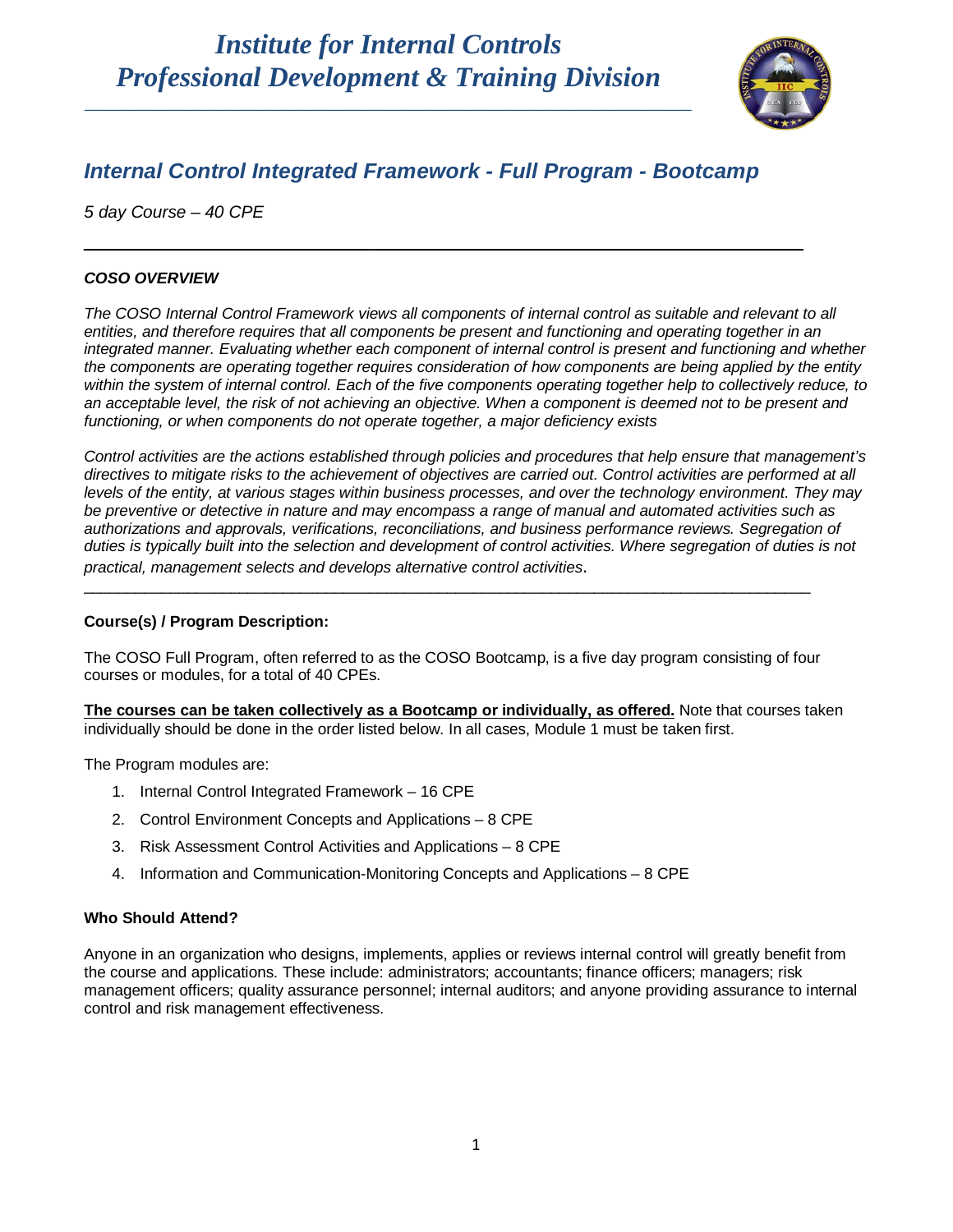\_\_\_\_\_\_\_\_\_\_\_\_\_\_\_\_\_\_\_\_\_\_\_\_\_\_\_\_\_\_\_\_\_\_\_\_\_\_\_\_\_\_\_\_\_\_\_\_\_\_\_\_\_\_\_\_\_\_\_\_\_\_\_\_\_



### **Course Cost and Pricing:**

Group live presentations at client site will be negotiated and will be based on client location and travel time to/from site. The course fee does not include any instructor expenses including: air fare; transportation; hotel; meals and related expenses. It is assumed that the client will arrange for all accommodations, refreshments and equipment at the training site.



The Institute for Internal Controls is registered with the National Association of State Boards of Accountancy (NASBA) as a sponsor of continuing professional education on the National Registry of CPE sponsors. (NASBA Sponsor #108947). State boards of accountancy have final authority of individual courses for CPE credit. Complaints regarding registered sponsors may be addressed to the National Registry of CPE Sponsors, 150 Fourth Avenue North, Suite 700, Nashville, TN 37219-2417. Website: [www.nasba.org.](http://www.nasba.org/)

**Institute for Internal Controls, Inc. 109 Mullen Drive, Sicklerville, NJ 08081 USA Phone: 856.982.2410 website: [www.theiic.org](http://www.theiic.org/)**

**NOTE: Times are estimated and may be adjusted to coincide with company schedule. CPE is awarded based on NASBA standard of 50 minutes of instruction equals 1 CPE hour**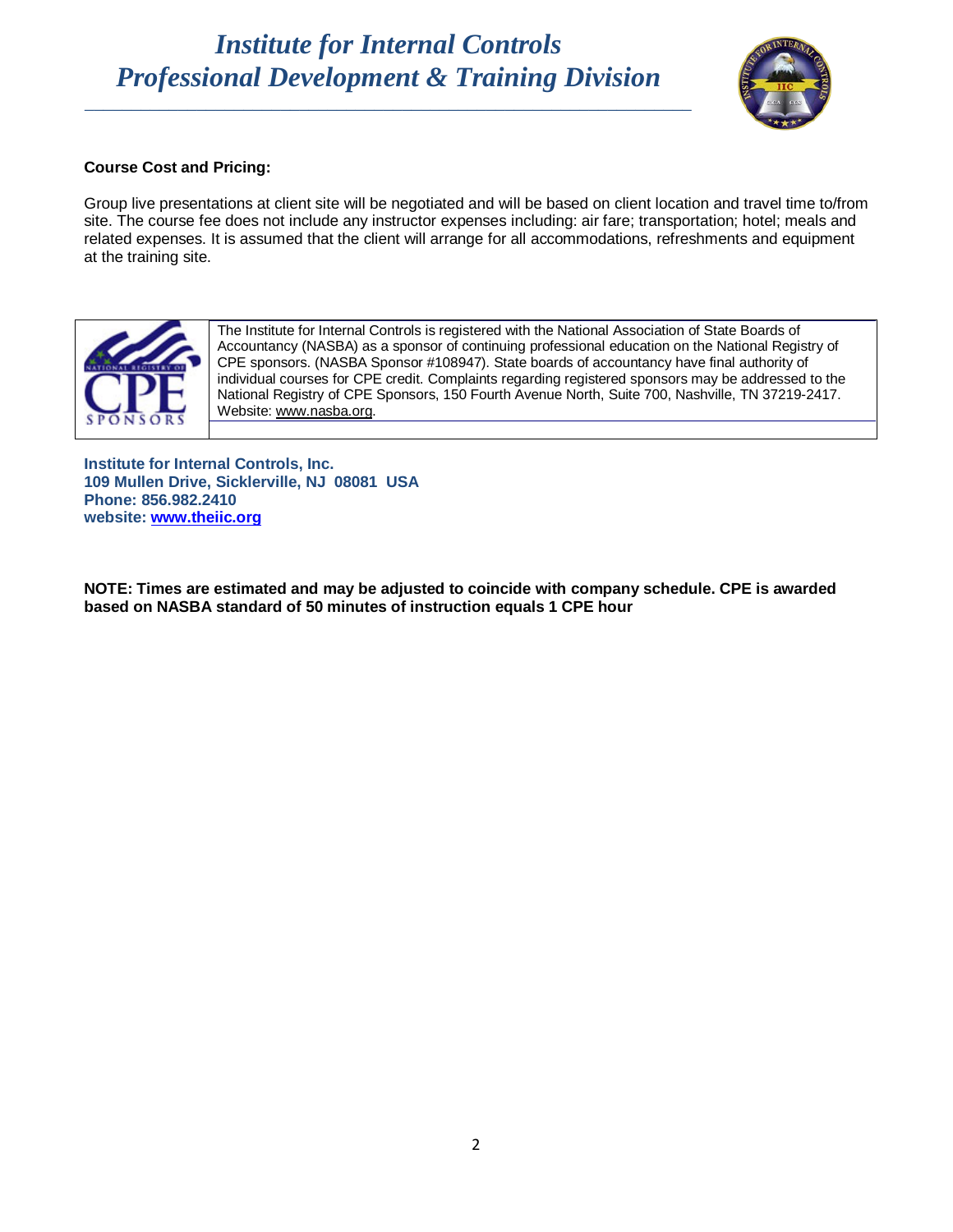\_\_\_\_\_\_\_\_\_\_\_\_\_\_\_\_\_\_\_\_\_\_\_\_\_\_\_\_\_\_\_\_\_\_\_\_\_\_\_\_\_\_\_\_\_\_\_\_\_\_\_\_\_\_\_\_\_\_\_\_\_\_\_\_\_



## *Internal Control Integrated Framework Overview*

*2 day Course – 16 CPE*

### *COSO OVERVIEW*

*The COSO Internal Control Framework views all components of internal control as suitable and relevant to all entities, and therefore requires that all components be present and functioning and operating together in an integrated manner. Evaluating whether each component of internal control is present and functioning and whether the components are operating together requires consideration of how components are being applied by the entity within the system of internal control. Each of the five components operating together help to collectively reduce, to an acceptable level, the risk of not achieving an objective. When a component is deemed not to be present and functioning, or when components do not operate together, a major deficiency exists*

\_\_\_\_\_\_\_\_\_\_\_\_\_\_\_\_\_\_\_\_\_\_\_\_\_\_\_\_\_\_\_\_\_\_\_\_\_\_\_\_\_\_\_\_\_\_\_\_\_\_\_\_

*Control activities are the actions established through policies and procedures that help ensure that management's directives to mitigate risks to the achievement of objectives are carried out. Control activities are performed at all levels of the entity, at various stages within business processes, and over the technology environment. They may be preventive or detective in nature and may encompass a range of manual and automated activities such as authorizations and approvals, verifications, reconciliations, and business performance reviews. Segregation of duties is typically built into the selection and development of control activities. Where segregation of duties is not practical, management selects and develops alternative control activities*.

### **Course Description:**

The course is an overview of the Internal Control Integrated Framework (Update 2013). The concepts and applications of the new Framework are explored with cases and exercises for practical understanding. The objective of the course is for participants to gain a basic understanding and solid foundation of the concepts, principles and points of focus for each of the components of the Internal Control Integrated Framework.

\_\_\_\_\_\_\_\_\_\_\_\_\_\_\_\_\_\_\_\_\_\_\_\_\_\_\_\_\_\_\_\_\_\_\_\_\_\_\_\_\_\_\_\_\_\_\_\_\_\_\_\_\_\_\_\_\_\_\_\_\_\_\_\_\_\_\_\_\_\_\_\_\_\_\_\_\_\_\_\_\_\_\_\_

The course explores the complexities of the Framework from an overview perspective. A short overview of the 1992 Framework is presented in order to compare and contrast the definitions, concepts and approaches of the new Framework. Participants familiar with the prior Framework will be able to add to their knowledge and convert their perspectives to the principles based approach of the new Framework. Those with no prior exposure will be able to acquire a firm understanding of the Framework. This course serves as a prerequisite for the courses dealing with the detailed applications of each of the specific components.

### **Who Should Attend?**

Anyone in an organization who designs, implements, applies or reviews internal control will greatly benefit from the course and applications. These include: administrators; accountants; finance officers; managers; risk management officers; quality assurance personnel; internal auditors; and anyone providing assurance to internal control and risk management effectiveness.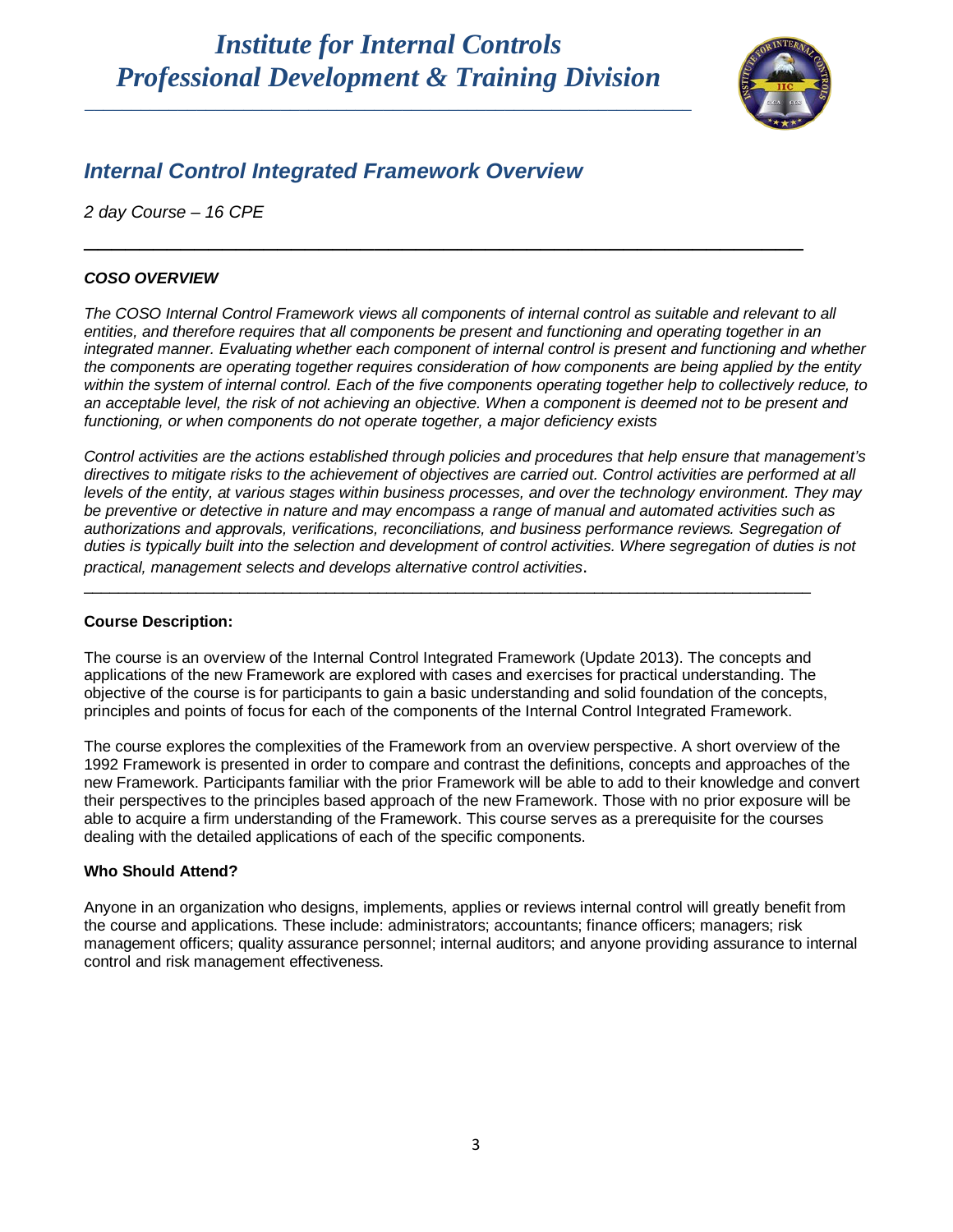\_\_\_\_\_\_\_\_\_\_\_\_\_\_\_\_\_\_\_\_\_\_\_\_\_\_\_\_\_\_\_\_\_\_\_\_\_\_\_\_\_\_\_\_\_\_\_\_\_\_\_\_\_\_\_\_\_\_\_\_\_\_\_\_\_



## **Course Agenda Day One**

| $9:00 - 10:15$  | <b>Course Overview and Introductions</b><br>Course outline with materials and case studies are presented to engage participants in<br>the course direction and outcomes. Participants are asked to present their information<br>and personal/professional expectations and objectives for the course.                                                                                                                                         |
|-----------------|-----------------------------------------------------------------------------------------------------------------------------------------------------------------------------------------------------------------------------------------------------------------------------------------------------------------------------------------------------------------------------------------------------------------------------------------------|
| 10:15 - 10:30   | <b>Break</b>                                                                                                                                                                                                                                                                                                                                                                                                                                  |
| 10:30 - 10:45   | Authoritative Pronouncements Requiring Internal Control Frameworks and<br>Assurance:<br>An overview of the Sarbanes Oxley Act from the United States and the Institute of<br>Directors of South Africa King III Report is accomplished to establish specific references<br>of the external forces for internal control development, implementation and assurance of<br>effectiveness.                                                         |
| 10:45 - 11:15   | <b>Internal Control/Management Function Defined</b><br>Participants are invited to state their (or their organization's) definition of internal control.<br>Definitions from authoritative pronouncements are reviewed to establish a focus of the<br>definition of internal control to be used as a working definition for the seminar.                                                                                                      |
| $11:15 - 11:30$ | The Committee of Sponsoring Organizations (COSO) Frameworks<br>The generally accepted authoritative frameworks for internal control and enterprise risk<br>management are the publications and related pronouncements of COSO. Both models<br>serve as the foundation for the course and will be explored in overview to establish the<br>relationship between governance, risk and control.                                                  |
| 11:30 - 12:00   | COSO Internal Control Integrated Framework 1992 and 2013:<br>A brief review of the long standing 1992 Framework is explored. Comparison of the<br>changes and additions to the new Framework is analyzed and explained. Emphasis is<br>given to the change from "Factors" in the prior Framework to the "Principles" based<br>approach of the 2013 Framework. The application of "points of focus" supporting the<br>principles is explained. |
| 12:00 - 1:00    | Luncheon                                                                                                                                                                                                                                                                                                                                                                                                                                      |
| $1:00 - 2:45$   | Components of the COSO Internal Control - Integrated Framework:<br>The five components of the COSO Internal Control Integrated Framework are reviewed:<br>Control Environment; Risk Assessment; Control Activities; Information and<br>Communication; Monitoring Activities. The summary, definition and principles for each<br>component are delineated.                                                                                     |
| 2:45 - 3:00     | <b>Break</b>                                                                                                                                                                                                                                                                                                                                                                                                                                  |
| $3:00 - 4:30$   | <b>The Control Environment:</b><br>Factors of the Control Environment are studied to establish a basis for understanding the<br>responsibilities of all levels of the organization for internal control development and<br>implementation. Special emphasis is placed on governance relationships to internal<br>control monitoring and assurance. Case introduced with initial work on mission, goals and<br>objectives.                     |
| $4:30 - 5:00$   | OPEN DISCUSSION OF MATERIAL COVERED                                                                                                                                                                                                                                                                                                                                                                                                           |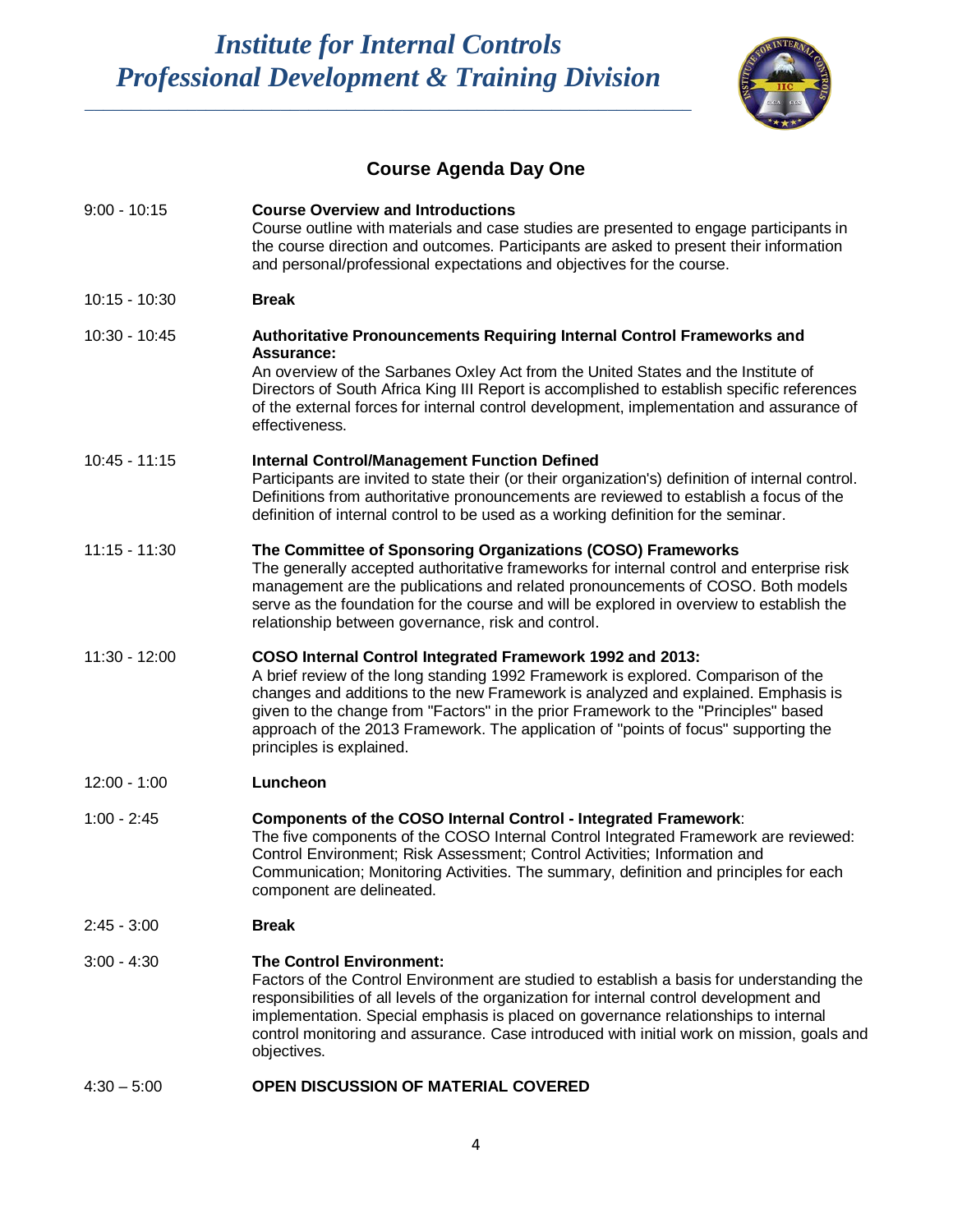\_\_\_\_\_\_\_\_\_\_\_\_\_\_\_\_\_\_\_\_\_\_\_\_\_\_\_\_\_\_\_\_\_\_\_\_\_\_\_\_\_\_\_\_\_\_\_\_\_\_\_\_\_\_\_\_\_\_\_\_\_\_\_\_\_



## **Course Agenda Day Two**

| $9:00 - 10:15$  | <b>Objective Setting:</b><br>Increased emphasis is given to the objective setting process in the new Framework.<br>Categories of objectives are restated to be simply: operations; reporting; and compliance.<br>Reporting objectives have been recategorized as internal reporting and external reporting<br>with divisions in each related to financial and non-financial. All categories of objectives<br>and the objectives setting process are thoroughly covered.                                                                                                                            |
|-----------------|----------------------------------------------------------------------------------------------------------------------------------------------------------------------------------------------------------------------------------------------------------------------------------------------------------------------------------------------------------------------------------------------------------------------------------------------------------------------------------------------------------------------------------------------------------------------------------------------------|
| $10:15 - 10:30$ | <b>Break</b>                                                                                                                                                                                                                                                                                                                                                                                                                                                                                                                                                                                       |
| 10:30 - 12:00   | <b>Risk Assessment:</b><br>Concepts of risk assessment are covered in depth to establish the foundation for control<br>activities and the related assurance of adequate controls. Short cases are used for the<br>participants to formulate a series of risks associated with the objectives stated in the<br>case. Stakeholder analysis is emphasized to elaborate on the tenants of governance<br>responsibilities.                                                                                                                                                                              |
| $12:00 - 1:00$  | Luncheon                                                                                                                                                                                                                                                                                                                                                                                                                                                                                                                                                                                           |
| $1:00 - 2:45$   | <b>Control Activities:</b><br>The crux of the internal control framework is the construction of control activities to<br>address risks enumerated in the risk assessment. Control activity concepts will be<br>explored in relation to responsibility and authority of control objectives and development.<br>Case continues as participants devise controls activities to address the risks defined in<br>the prior section.                                                                                                                                                                      |
| $2:45 - 3:00$   | <b>Break</b>                                                                                                                                                                                                                                                                                                                                                                                                                                                                                                                                                                                       |
| $3:00 - 3:45$   | <b>Information &amp; Communication and Monitoring Activities:</b><br>The continuation of the control framework is ongoing and periodic monitoring.<br>Management, employees and other functional organizational members exhibit ongoing<br>monitoring. Internal audit, external audit and other specialists perform periodic monitoring<br>of internal controls. These activities are applied in the case to determine the foundation<br>for acceptable controls assurance.                                                                                                                        |
| $3:45 - 4:30$   | <b>Summary, Discussion and Conclusion:</b><br>The concepts and applications are reviewed to summarized the internal control integrated<br>framework. Participant objectives and challenges are addressed.<br>Factors of the Control Environment are studied to establish a basis for<br>understanding the responsibilities of all levels of the organization for internal<br>control development and implementation. Special emphasis is placed on<br>governance relationships to internal control monitoring and assurance. Case<br>introduced with initial work on mission, goals and objectives |
| $4:30 - 5:00$   | OPEN DISCUSSION OF MATERIAL COVERED                                                                                                                                                                                                                                                                                                                                                                                                                                                                                                                                                                |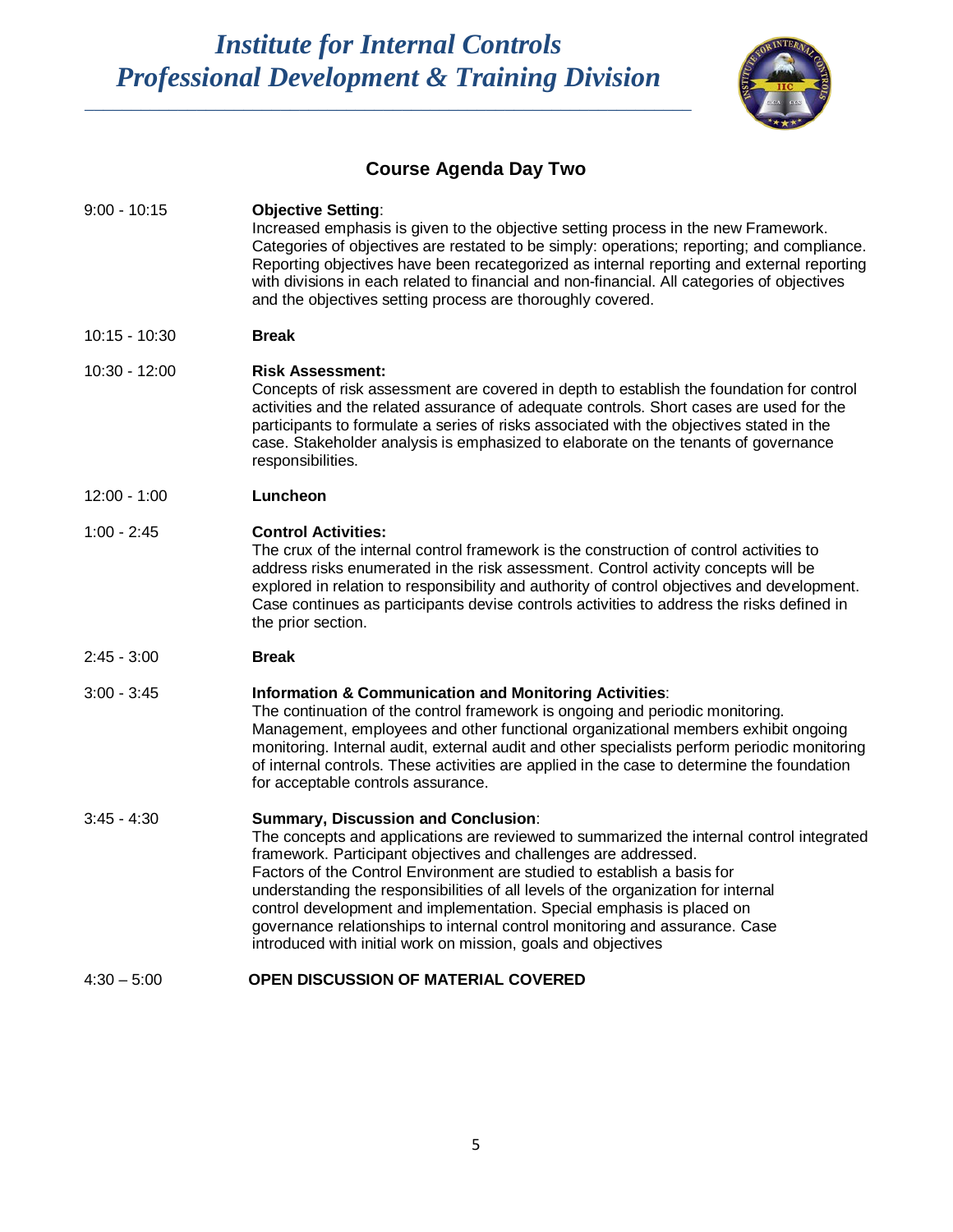\_\_\_\_\_\_\_\_\_\_\_\_\_\_\_\_\_\_\_\_\_\_\_\_\_\_\_\_\_\_\_\_\_\_\_\_\_\_\_\_\_\_\_\_\_\_\_\_\_\_\_\_\_\_\_\_\_\_\_\_\_\_\_\_\_



## *The Control Environment Concepts and Applications*

*1 day Course – 8 CPE* 

### *COURSE OVERVIEW*

*The control environment is the set of standards, processes, and structures that provide the basis for carrying out internal control across the organization. The board of directors and senior management establish the tone at the top regarding the importance of internal control including expected standards of conduct. Management reinforces*  expectations at the various levels of the organization. The control environment comprises the integrity and ethical *values of the organization; the parameters enabling the board of directors to carry out its oversight responsibilities; the organizational structure and assignment of authority and responsibility; the process for attracting, developing, and retaining competent individuals; and the rigor around performance measures, incentives, and rewards to drive accountability for performance. The resulting control environment has a pervasive impact on the overall system of internal control.*

\_\_\_\_\_\_\_\_\_\_\_\_\_\_\_\_\_\_\_\_\_\_\_\_\_\_\_\_\_\_\_\_\_\_\_\_\_\_\_\_\_\_\_\_\_\_\_\_\_\_\_\_\_\_\_\_\_\_\_\_\_\_\_\_\_\_\_\_\_\_\_\_\_\_\_\_\_\_\_\_\_\_\_\_\_\_\_\_

**\_\_\_\_\_\_\_\_\_\_\_\_\_\_\_\_\_\_\_\_\_\_\_\_\_\_\_\_\_\_\_\_\_\_\_\_\_\_\_\_\_\_\_\_\_\_\_\_\_\_\_\_\_\_\_\_\_\_\_\_\_\_\_\_**

### **Course Description**

The course presents the summary, definitions, principles and points of focus of the control environment of the Internal Control Integrated Framework, 2013. The concepts and applications of the control environment are explored in detail in cumulative cases and exercises through each topic. The objective of the course is for participants to gain a detailed understanding and ability to apply the concepts, principles and points of focus of the control environment of the Internal Control Integrated Framework.

The component evaluation templates from the COSO Illustrative Tools for Assessing Effectiveness of a System of Internal Control serve as the basis for principle analysis in the cases and exercises. Participants will gain a working knowledge of how to adapt the tools for use in their daily work in their respective organizations.

### **Prerequisite:**

This course is an applications course and requires an in-depth working knowledge of the overall Framework, its components, concepts and approaches. Only those who have attended the COSO2013 Internal Control Framework Overview Course or those who have a detailed working knowledge of the new Framework should attend this course.

### **Who Should Attend:**

Anyone in an organization who designs, implements, applies or reviews internal control including will greatly benefit from the course and applications. These include: administrators; accountants; finance officers; managers; risk management officers; quality assurance personnel; internal auditors; and anyone providing assurance to internal control and risk management effectiveness.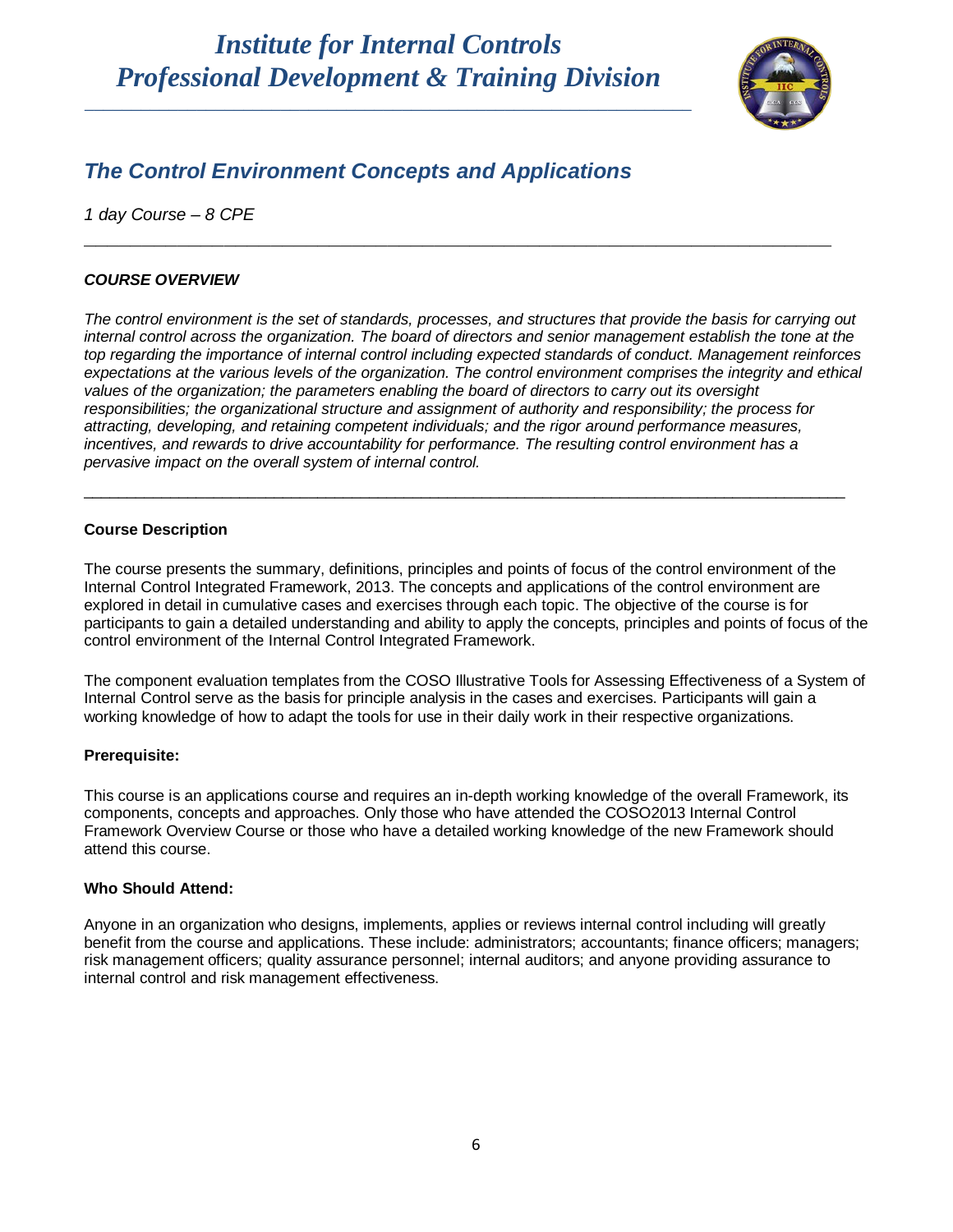\_\_\_\_\_\_\_\_\_\_\_\_\_\_\_\_\_\_\_\_\_\_\_\_\_\_\_\_\_\_\_\_\_\_\_\_\_\_\_\_\_\_\_\_\_\_\_\_\_\_\_\_\_\_\_\_\_\_\_\_\_\_\_\_\_



## **Course Agenda**

| $9:00 - 10:15$  | <b>Course Overview and Introductions:</b><br>Course outline with materials and case studies are presented to engage participants in<br>the course direction and outcomes. Participants are asked to present their information<br>and personal/professional expectations and objectives for the course.                                                                                         |
|-----------------|------------------------------------------------------------------------------------------------------------------------------------------------------------------------------------------------------------------------------------------------------------------------------------------------------------------------------------------------------------------------------------------------|
| $10:15 - 10:30$ | <b>Break</b>                                                                                                                                                                                                                                                                                                                                                                                   |
| 10:30 - 10:45   | The Summary and Definitions of the Control Environment:<br>An overview of the attributes comprising the control environment including history,<br>organizational type, environment, culture, ethics perspectives and related values.                                                                                                                                                           |
| $10:45 - 11:15$ | <b>Demonstrates Commitment to Integrity and Ethical Values:</b><br>Principle 1: The organization demonstrates a commitment to integrity and ethical values.<br>This principle and its related four points of focus are explored and applied in case work.                                                                                                                                      |
| $11:15 - 11:30$ | <b>Exercises Oversight Responsibility:</b><br>Principle 2: The board of directors demonstrates independence from management and<br>exercises oversight of the development and performance of internal control. This principle<br>and its related four points of focus are explored and applied in case work.                                                                                   |
| $11:30 - 12:00$ | <b>Establishes Structure, Authority, and Responsibility:</b><br>Principle 3: Management establishes, with board oversight, structures, reporting lines,<br>and appropriate authorities and responsibilities in the pursuit of objectives. This principle<br>and its related three points of focus are explored and applied in case work.                                                       |
| $12:00 - 1:00$  | Luncheon                                                                                                                                                                                                                                                                                                                                                                                       |
| $1:00 - 2:15$   | <b>Demonstrates Commitment to Competence:</b><br>Principle 4: The organization demonstrates a commitment to attract, develop, and retain<br>competent individuals in alignment with objectives. This principle and its related four<br>points of focus are explored and applied in case work.                                                                                                  |
| $2:15 - 2:45$   | <b>Enforces Accountability:</b><br>Principle 5: The organization holds individuals accountable for their internal control<br>responsibilities in the pursuit of objectives. This principle and its related five points of<br>focus are explored and applied in case work.                                                                                                                      |
| $2:45 - 3:00$   | <b>Break</b>                                                                                                                                                                                                                                                                                                                                                                                   |
| $3:00 - 4:00$   | <b>Summary Case Exercise:</b><br>Principles and points of focus of the control environment are applied in a summary case<br>to establish a basis for understanding the responsibilities of all levels of the organization<br>for internal control development and implementation. The case is focused on creating the<br>control environment to support mission, goals and objectives setting. |
| $4:00 - 4:30$   | <b>Summary, Discussion and Conclusion:</b><br>The concepts and applications are reviewed to summarize the Internal Control Integrated<br>Framework control environment. Participant objectives and challenges are addressed.                                                                                                                                                                   |
|                 |                                                                                                                                                                                                                                                                                                                                                                                                |

4:30 – 5:00 **OPEN DISCUSSION OF MATERIAL COVERED**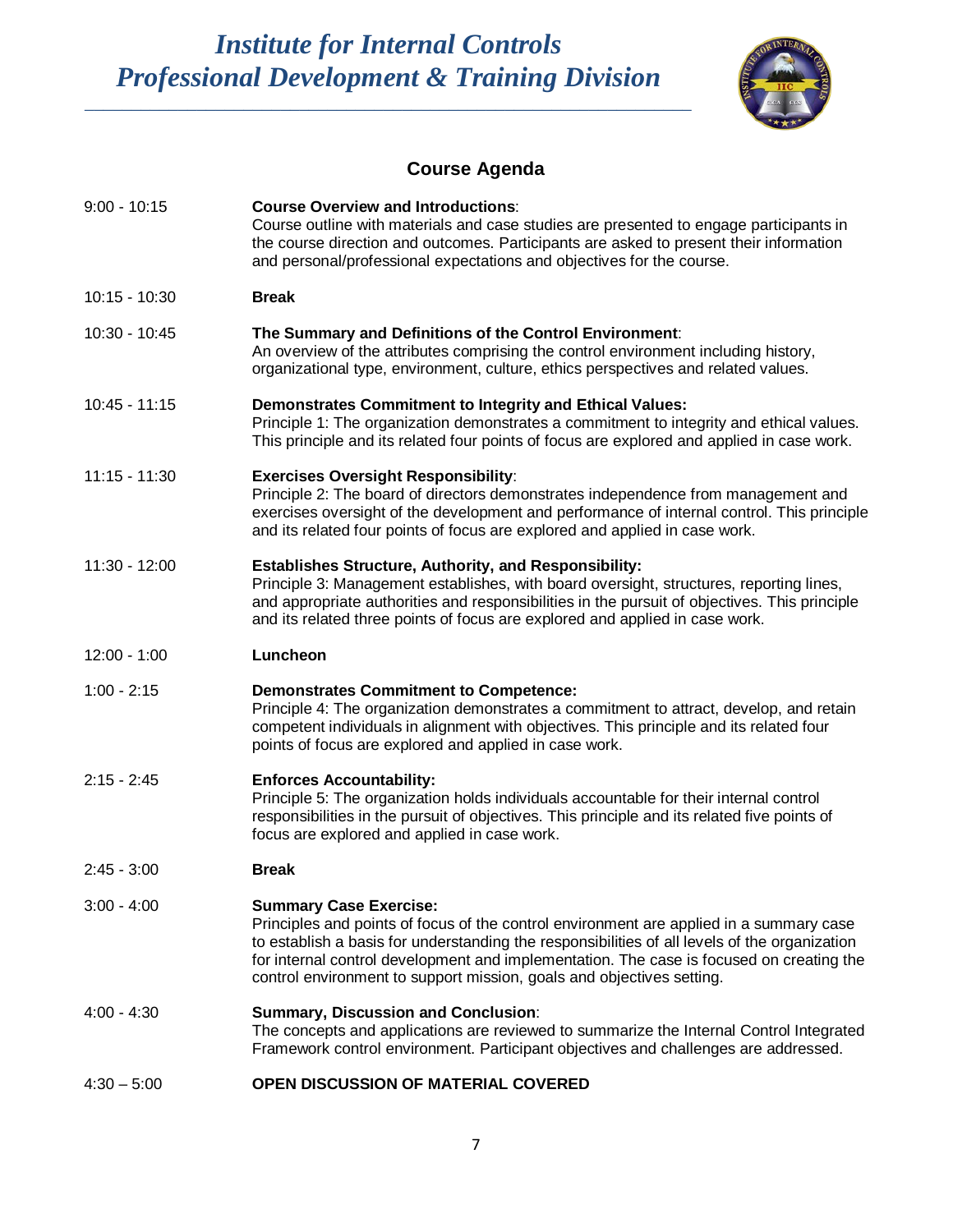\_\_\_\_\_\_\_\_\_\_\_\_\_\_\_\_\_\_\_\_\_\_\_\_\_\_\_\_\_\_\_\_\_\_\_\_\_\_\_\_\_\_\_\_\_\_\_\_\_\_\_\_\_\_\_\_\_\_\_\_\_\_\_\_\_



## *The Control Environment Concepts and Applications*

*1 day Course – 8 CPE* 

### *COURSE OVERVIEW*

*The control environment is the set of standards, processes, and structures that provide the basis for carrying out internal control across the organization. The board of directors and senior management establish the tone at the top regarding the importance of internal control including expected standards of conduct. Management reinforces*  expectations at the various levels of the organization. The control environment comprises the integrity and ethical *values of the organization; the parameters enabling the board of directors to carry out its oversight responsibilities; the organizational structure and assignment of authority and responsibility; the process for attracting, developing, and retaining competent individuals; and the rigor around performance measures, incentives, and rewards to drive accountability for performance. The resulting control environment has a pervasive impact on the overall system of internal control.*

\_\_\_\_\_\_\_\_\_\_\_\_\_\_\_\_\_\_\_\_\_\_\_\_\_\_\_\_\_\_\_\_\_\_\_\_\_\_\_\_\_\_\_\_\_\_\_\_\_\_\_\_\_\_\_\_\_\_\_\_\_\_\_\_\_\_\_\_\_\_\_\_\_\_\_\_\_\_\_\_\_\_\_\_\_\_\_\_

**\_\_\_\_\_\_\_\_\_\_\_\_\_\_\_\_\_\_\_\_\_\_\_\_\_\_\_\_\_\_\_\_\_\_\_\_\_\_\_\_\_\_\_\_\_\_\_\_\_\_\_\_\_\_\_\_\_\_\_\_\_\_\_\_**

### **Course Description**

The course presents the summary, definitions, principles and points of focus of the control environment of the Internal Control Integrated Framework, 2013. The concepts and applications of the control environment are explored in detail in cumulative cases and exercises through each topic. The objective of the course is for participants to gain a detailed understanding and ability to apply the concepts, principles and points of focus of the control environment of the Internal Control Integrated Framework.

The component evaluation templates from the COSO Illustrative Tools for Assessing Effectiveness of a System of Internal Control serve as the basis for principle analysis in the cases and exercises. Participants will gain a working knowledge of how to adapt the tools for use in their daily work in their respective organizations.

### **Prerequisite:**

This course is an applications course and requires an in-depth working knowledge of the overall Framework, its components, concepts and approaches. Only those who have attended the COSO2013 Internal Control Framework Overview Course or those who have a detailed working knowledge of the new Framework should attend this course.

### **Who Should Attend:**

Anyone in an organization who designs, implements, applies or reviews internal control including will greatly benefit from the course and applications. These include: administrators; accountants; finance officers; managers; risk management officers; quality assurance personnel; internal auditors; and anyone providing assurance to internal control and risk management effectiveness.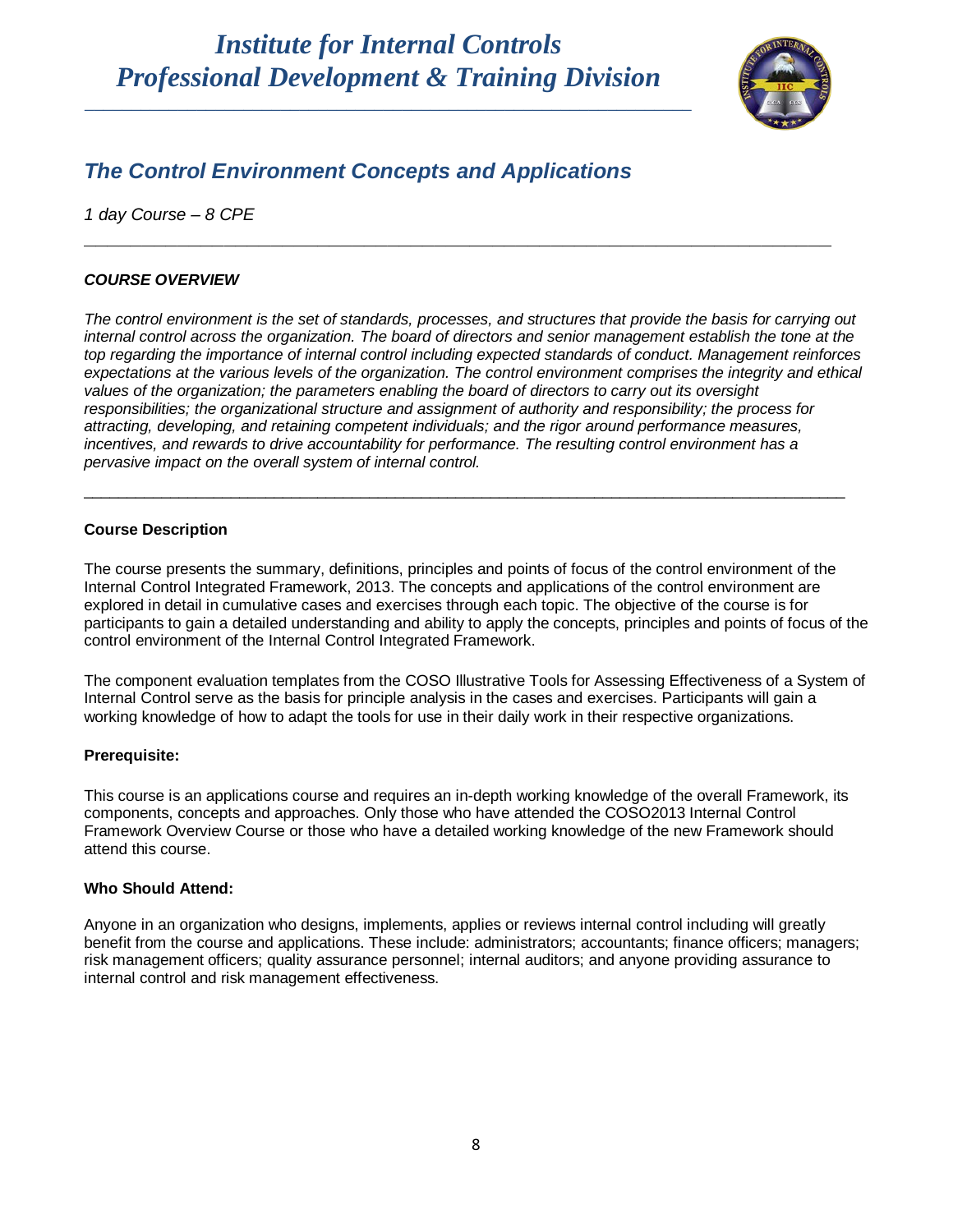\_\_\_\_\_\_\_\_\_\_\_\_\_\_\_\_\_\_\_\_\_\_\_\_\_\_\_\_\_\_\_\_\_\_\_\_\_\_\_\_\_\_\_\_\_\_\_\_\_\_\_\_\_\_\_\_\_\_\_\_\_\_\_\_\_



## **Course Agenda**

| $9:00 - 10:15$  | <b>Course Overview and Introductions:</b><br>Course outline with materials and case studies are presented to engage participants in<br>the course direction and outcomes. Participants are asked to present their information<br>and personal/professional expectations and objectives for the course.                                                                                         |
|-----------------|------------------------------------------------------------------------------------------------------------------------------------------------------------------------------------------------------------------------------------------------------------------------------------------------------------------------------------------------------------------------------------------------|
| $10:15 - 10:30$ | <b>Break</b>                                                                                                                                                                                                                                                                                                                                                                                   |
| 10:30 - 10:45   | The Summary and Definitions of the Control Environment:<br>An overview of the attributes comprising the control environment including history,<br>organizational type, environment, culture, ethics perspectives and related values.                                                                                                                                                           |
| $10:45 - 11:15$ | <b>Demonstrates Commitment to Integrity and Ethical Values:</b><br>Principle 1: The organization demonstrates a commitment to integrity and ethical values.<br>This principle and its related four points of focus are explored and applied in case work.                                                                                                                                      |
| $11:15 - 11:30$ | <b>Exercises Oversight Responsibility:</b><br>Principle 2: The board of directors demonstrates independence from management and<br>exercises oversight of the development and performance of internal control. This principle<br>and its related four points of focus are explored and applied in case work.                                                                                   |
| $11:30 - 12:00$ | <b>Establishes Structure, Authority, and Responsibility:</b><br>Principle 3: Management establishes, with board oversight, structures, reporting lines,<br>and appropriate authorities and responsibilities in the pursuit of objectives. This principle<br>and its related three points of focus are explored and applied in case work.                                                       |
| $12:00 - 1:00$  | Luncheon                                                                                                                                                                                                                                                                                                                                                                                       |
| $1:00 - 2:15$   | <b>Demonstrates Commitment to Competence:</b><br>Principle 4: The organization demonstrates a commitment to attract, develop, and retain<br>competent individuals in alignment with objectives. This principle and its related four<br>points of focus are explored and applied in case work.                                                                                                  |
| $2:15 - 2:45$   | <b>Enforces Accountability:</b><br>Principle 5: The organization holds individuals accountable for their internal control<br>responsibilities in the pursuit of objectives. This principle and its related five points of<br>focus are explored and applied in case work.                                                                                                                      |
| $2:45 - 3:00$   | <b>Break</b>                                                                                                                                                                                                                                                                                                                                                                                   |
| $3:00 - 4:00$   | <b>Summary Case Exercise:</b><br>Principles and points of focus of the control environment are applied in a summary case<br>to establish a basis for understanding the responsibilities of all levels of the organization<br>for internal control development and implementation. The case is focused on creating the<br>control environment to support mission, goals and objectives setting. |
| $4:00 - 4:30$   | <b>Summary, Discussion and Conclusion:</b><br>The concepts and applications are reviewed to summarize the Internal Control Integrated<br>Framework control environment. Participant objectives and challenges are addressed.                                                                                                                                                                   |
|                 |                                                                                                                                                                                                                                                                                                                                                                                                |

4:30 – 5:00 **OPEN DISCUSSION OF MATERIAL COVERED**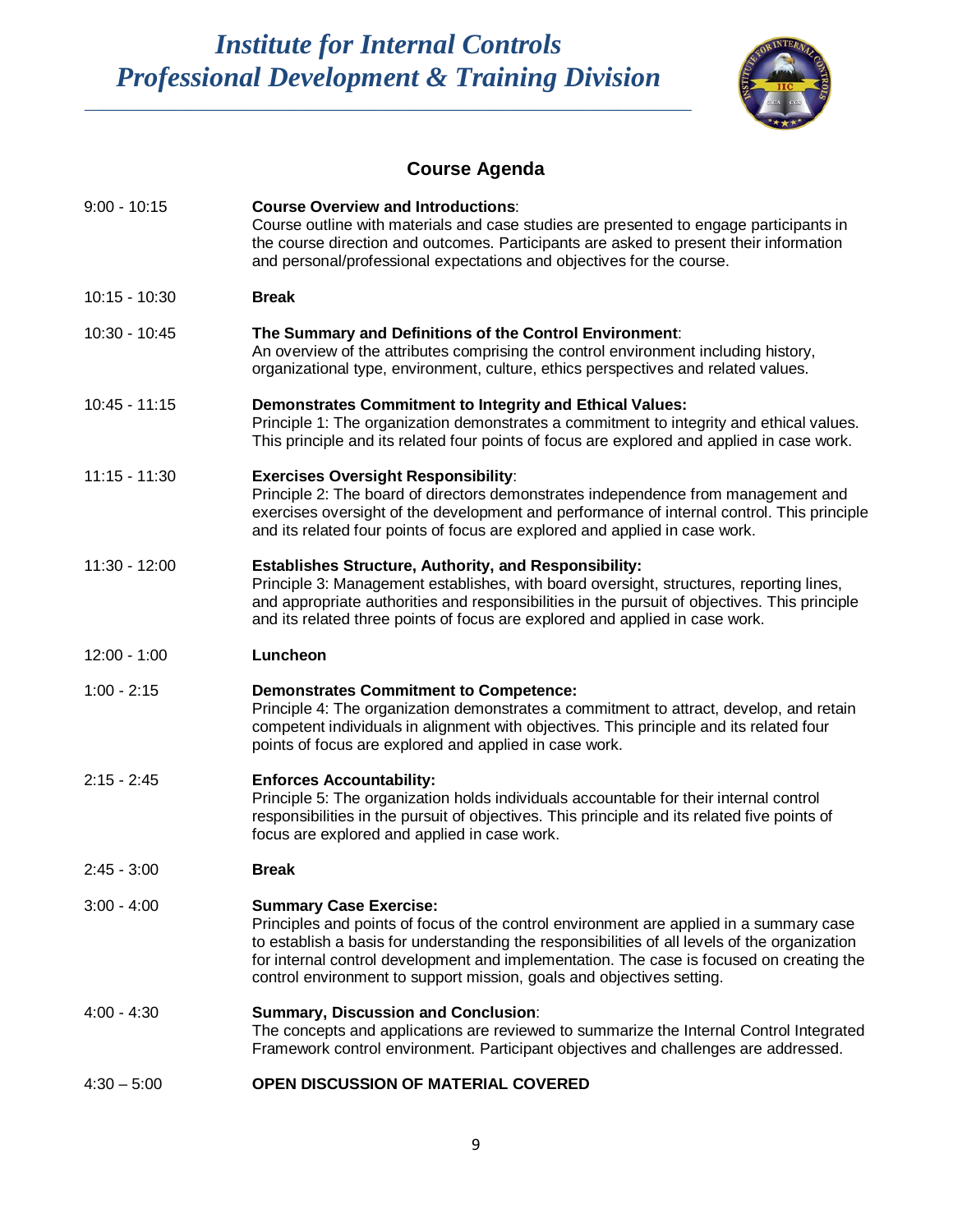

## *Information & Communication/Monitoring Concepts and Applications*

**\_\_\_\_\_\_\_\_\_\_\_\_\_\_\_\_\_\_\_\_\_\_\_\_\_\_\_\_\_\_\_\_\_\_\_\_\_\_\_\_\_\_\_\_\_\_\_\_\_\_\_\_\_\_\_\_\_\_**

*1 day Course – 8 CPE*

### *COURSE OVERVIEW*

*Information is necessary for the entity to carry out internal control responsibilities to support the achievement of its objectives. Management obtains or generates and uses relevant and quality information from both internal and external sources to support the functioning of other components of internal control. Communication is the continual, iterative process of providing, sharing, and obtaining necessary information. Internal communication is the means by which information is disseminated throughout the organization, flowing up, down, and across the entity.*

*Ongoing evaluations, separate evaluations, or some combination of the two are used to ascertain whether each of the five components of internal control, including controls to effect the principles within each component, is present and functioning. Ongoing evaluations, built into business processes at different levels of the entity, provide timely information. Separate evaluations, conducted periodically, will vary in scope and frequency depending on assessment of risks, effectiveness of ongoing evaluations, and other management considerations. Findings are evaluated against criteria established by regulators, standard-setting bodies, or management and board of directors, and deficiencies are communicated to management and the board of directors as appropriate.*

\_\_\_\_\_\_\_\_\_\_\_\_\_\_\_\_\_\_\_\_\_\_\_\_\_\_\_\_\_\_\_\_\_\_\_\_\_\_\_\_\_\_\_\_\_\_\_\_\_\_\_\_\_\_\_\_\_\_\_\_\_\_\_\_\_\_\_\_\_\_\_\_\_\_\_\_\_\_\_\_\_\_\_\_\_\_\_\_

### **Course Description**

The course presents the summary, definitions, principles and points of focus of the information & communication and monitoring activities components of the Internal Control Integrated Framework, 2013. The concepts and applications of both components are explored in detail in cumulative cases and exercises through each topic. Sessions on combined assurance are included to expand the Framework to other contemporary approaches used in internal control monitoring activities. The objective of the course is for participants to gain a detailed understanding and ability to apply the concepts, principles and points of focus of the information & communication and monitoring activities components of the Internal Control Integrated Framework.

The component evaluation templates from the COSO Illustrative Tools for Assessing Effectiveness of a System of Internal Control serve as the basis for principle analysis in the cases and exercises. Participants will gain a working knowledge of how to adapt the tools for use in their daily work in their respective organizations.

### **Prerequisite:**

This course is an applications course and requires an in-depth working knowledge of the overall Framework, its components, concepts and approaches. Only those who have attended the COSO2013 Internal Control Framework Overview Course or those who have a detailed working knowledge of the new Framework should attend this course

### **Who Should Attend:**

Anyone in an organization who designs, implements, applies or reviews internal control including will greatly benefit from the course and applications. These include: administrators; accountants; finance officers; managers; risk management officers; quality assurance personnel; internal auditors; and anyone providing assurance to internal control and risk management effectiveness..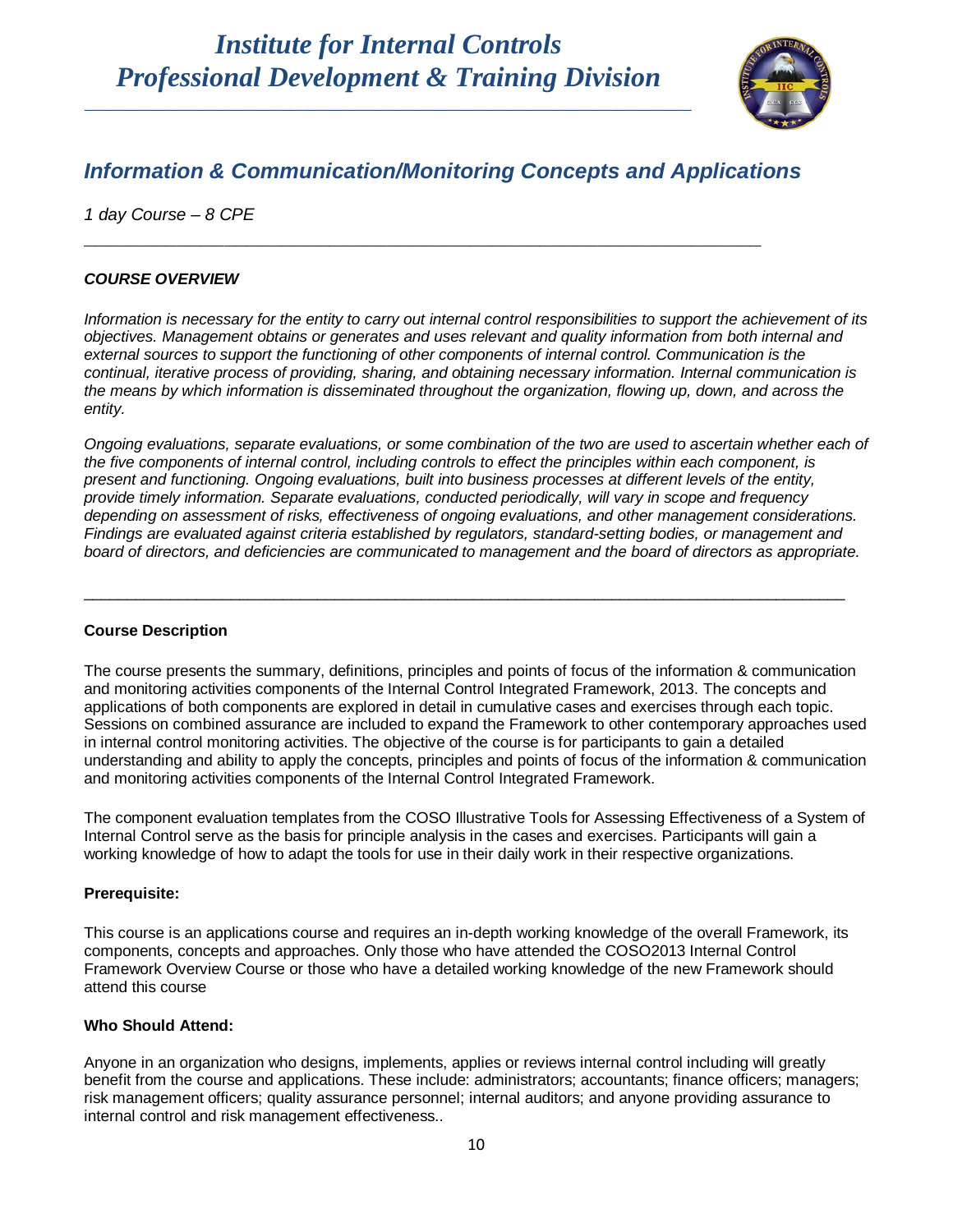\_\_\_\_\_\_\_\_\_\_\_\_\_\_\_\_\_\_\_\_\_\_\_\_\_\_\_\_\_\_\_\_\_\_\_\_\_\_\_\_\_\_\_\_\_\_\_\_\_\_\_\_\_\_\_\_\_\_\_\_\_\_\_\_\_



## **Course Agenda**

| $9:00 - 10:15$  | <b>Course Overview and Introductions:</b><br>Course outline with materials and case studies are presented to engage participants in<br>the course direction and outcomes. Participants are asked to present their information<br>and personal/professional expectations and objectives for the course.                                                                                                |
|-----------------|-------------------------------------------------------------------------------------------------------------------------------------------------------------------------------------------------------------------------------------------------------------------------------------------------------------------------------------------------------------------------------------------------------|
| $10:15 - 10:30$ | <b>Break</b>                                                                                                                                                                                                                                                                                                                                                                                          |
| 10:30 - 10:45   | The Summary and Definitions of the Information & Communication and Monitoring<br><b>Activities Components:</b><br>An overview of the attributes comprising the information & communications and<br>monitoring activities components are explored including internal and external<br>communications, ongoing and periodic monitoring and combined assurance<br>methodology.                            |
| $10:45 - 11:00$ | <b>Uses Relevant Information:</b><br>Principle 13: The organization obtains or generates and uses relevant, quality information<br>to support the functioning of other components of internal control. This principle and its<br>related four points of focus are explored and applied in case work.                                                                                                  |
| $11:00 - 11:30$ | <b>Communicates Internally:</b><br>Principle 14: The organization internally communicates information, including objectives<br>and responsibilities for internal control, necessary to support the functioning of other<br>components of internal control. This principle and its related four points of focus are<br>explored and applied in case work.                                              |
| $11:30 - 12:00$ | <b>Communicates Externally:</b><br>Principle 15: The organization communicates with external parties regarding matters<br>affecting the functioning of other components of internal control. This principle and its<br>related five points of focus are explored and applied in case work.                                                                                                            |
| $12:00 - 1:00$  | Luncheon                                                                                                                                                                                                                                                                                                                                                                                              |
| $1:00 - 2:15$   | <b>Conducts Ongoing and/or Separate Evaluations:</b><br>Principle 16: The organization selects, develops, and performs ongoing and/or separate<br>evaluations to ascertain whether the components of internal control are present and<br>functioning. This principle and its related seven points of focus are explored and applied<br>in case work.                                                  |
| $2:15 - 2:45$   | <b>Evaluates and Communicates Deficiencies:</b><br>Principle 17: The organization evaluates and communicates internal control deficiencies<br>in a timely manner to those parties responsible for taking corrective action, including<br>senior management and the board of directors, as appropriate. This principle and its<br>related three points of focus are explored and applied in case work. |
| $2:45 - 3:00$   | <b>Break</b>                                                                                                                                                                                                                                                                                                                                                                                          |
| $3:00 - 3:30$   | <b>Combined Assurance - Concepts and Drivers:</b><br>The definition and concepts of combined assurance are explored including its origin and                                                                                                                                                                                                                                                          |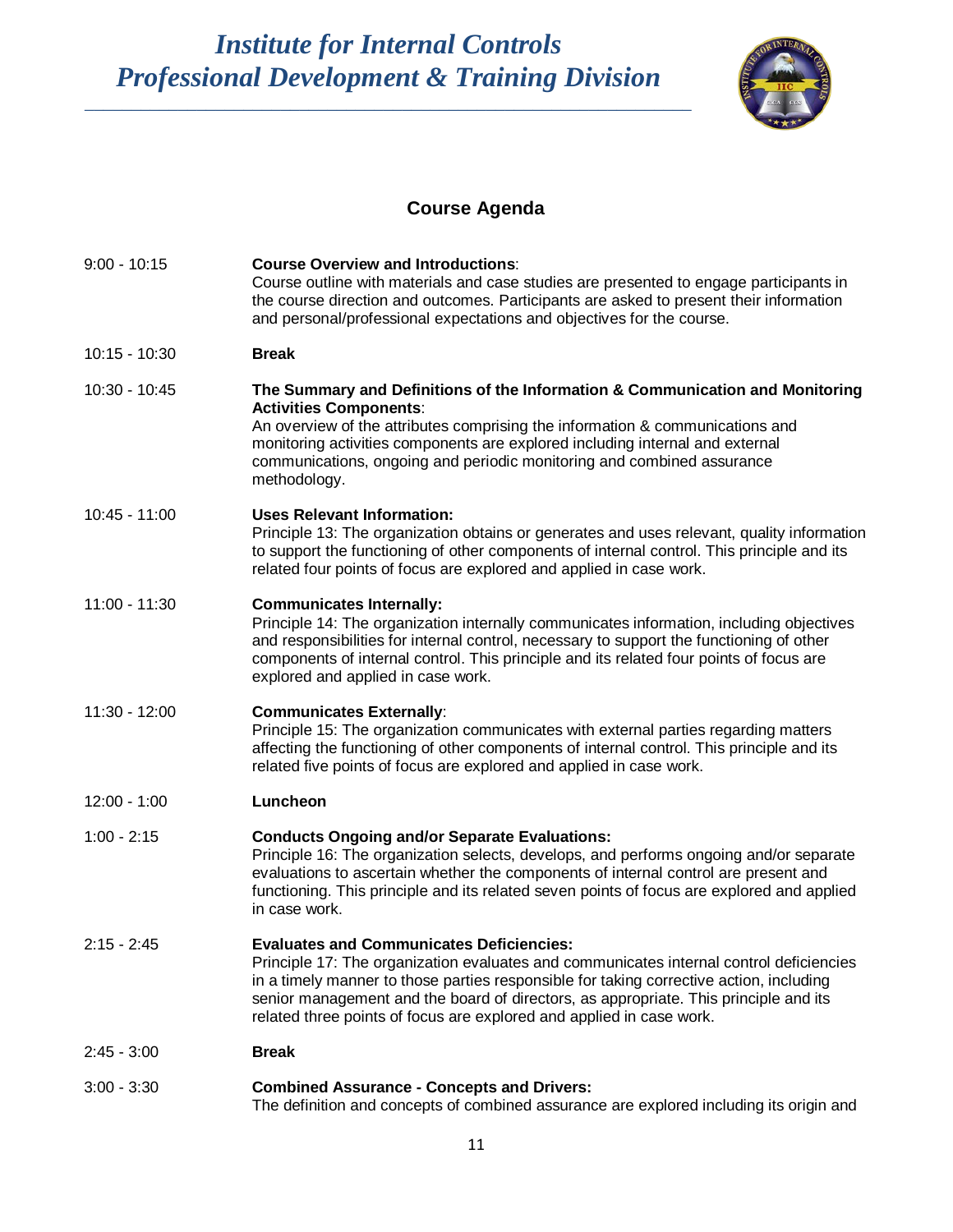

the drivers for implementation. A brief look at King III from South Africa to establish the authority of combined assurance and its applications.

| $3:30 - 3:45$ | <b>Combined Assurance Risk Based Plans:</b><br>Introduction to the three levels of defense as outlined in combined assurance principles<br>and the groups involved in the assurance plan.                                                                                    |
|---------------|------------------------------------------------------------------------------------------------------------------------------------------------------------------------------------------------------------------------------------------------------------------------------|
| $3:45 - 4:15$ | <b>Combined Assurance Matrix and Reporting:</b><br>An analysis of the combined assurance matrix and rating scales used to determine<br>adequate assurance and gaps, a view of combined assurance reporting and actions.                                                      |
| $4:15 - 4:30$ | <b>Summary, Discussion and Conclusion:</b><br>The concepts and applications are reviewed to summarize the Internal Control Integrated<br>Framework information & communication and monitoring activities components.<br>Participant objectives and challenges are addressed. |
| $4:30 - 5:00$ | <b>OPEN DISCUSSION OF MATERIAL COVERED</b>                                                                                                                                                                                                                                   |